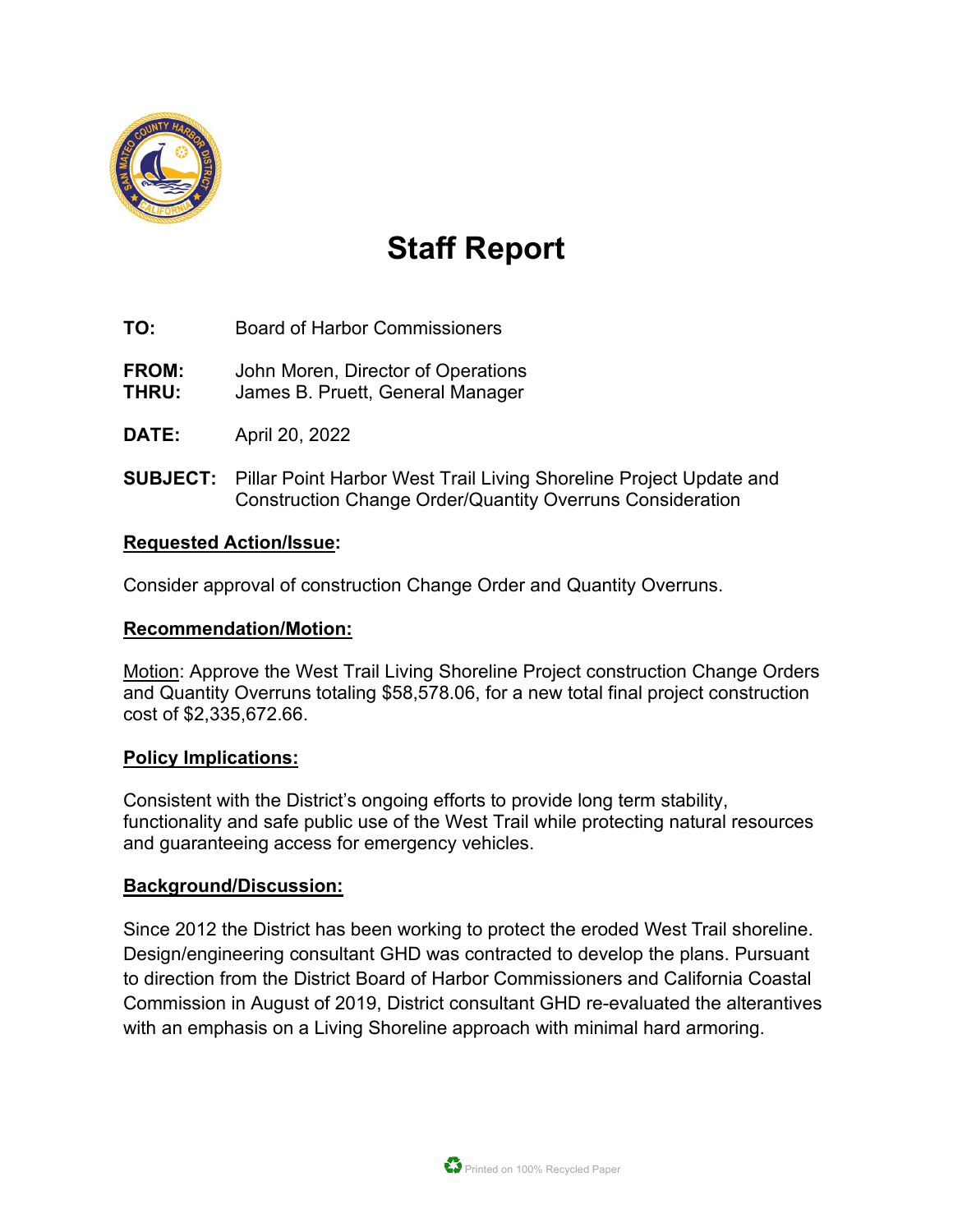### **SUBJECT: PPH West Trail Living Shoreline Project**



The upper concrete swale located on top of the adjacent bluff was also addressed. The concrete swale channels rainwater from the bluff top to the mouth of a down pipe which was replaced and covered. The upper swale now directs rainwater to a nearby natural marsh wetlands.

The project Invitation for Bid for actual construction was solicited and low bid of \$2,070,086 was approved, with a 10% contingency totaling an approved project amount of \$2,277,094.60, by the Board of Harbor Commisisoners on August 18, 2021. The approved contractor, Michael Roberts Construction, Inc. has now nearly completed the project.



PPH West Trail Project Update Regular Board Meeting April 20, 2022 Page 2 of 2